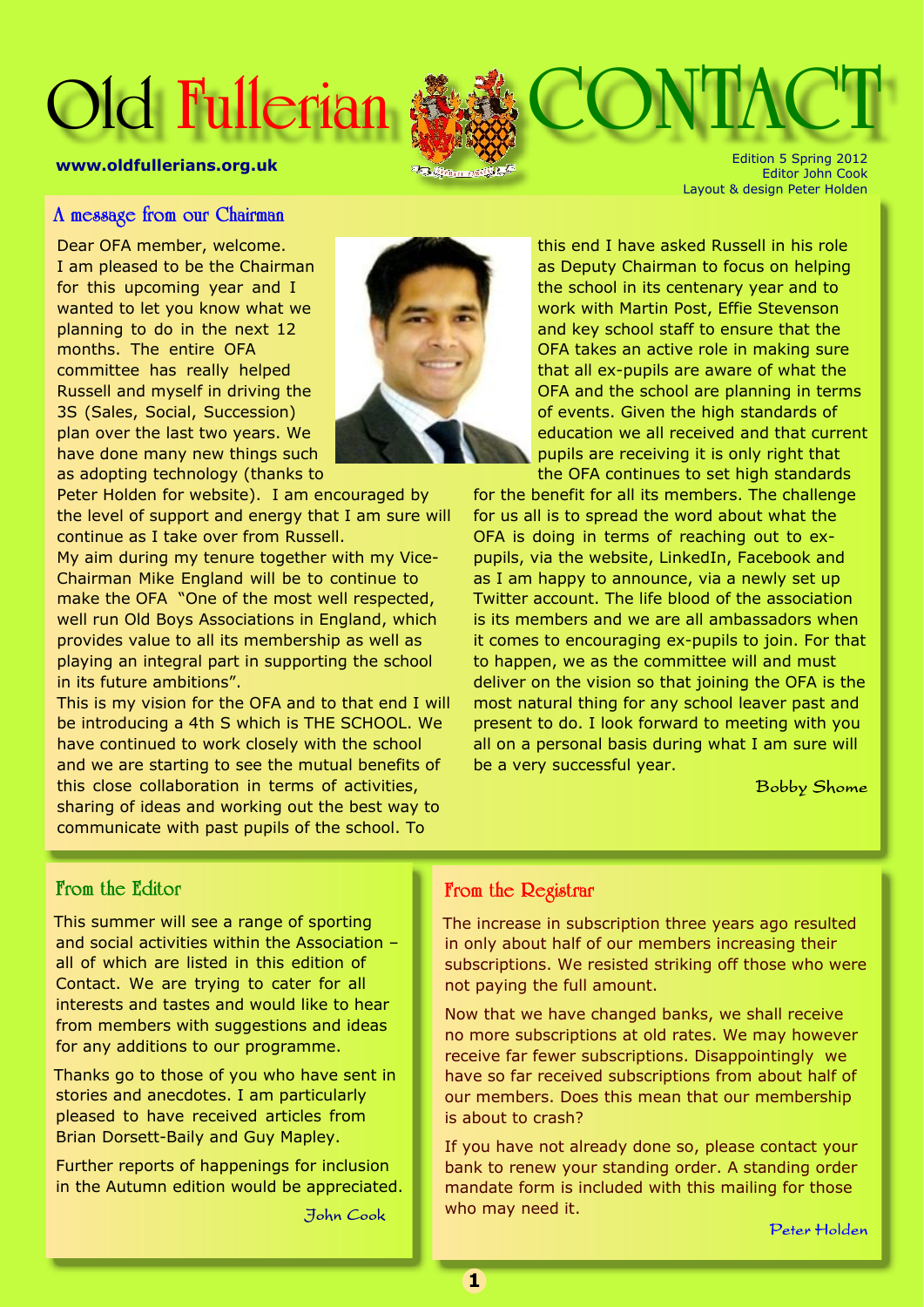#### **Forthcoming Events -** Please check the website for details

Friday 27th April Quiz evening at the White House Hotel, Watford Thursday 3rd May School Founder's Day Service at St Mary's Parish Church, Watford Wednesday 9th May Golf Society Spring Meeting at Flackwell Heath Golf Club Friday 22nd June Thames river trip Saturday 23rd June O.F. Cricket Club v The School at the New Field Wednesday 8<sup>th</sup> August O.F. Cricket Club v the Chairman's XI at the New Field followed by a barbecue

#### **School Events**

100 Years at Rickmansworth Road 1912 - 2012

Saturday 14th July 2012 Centenary Family Fun Day Cricket Match Picnic Concert Fireworks Display

For more information : Effie Stevenson - 07789 653288 or StevensonE@watfordboys.herts.sch.uk or www.watfordboys.org.uk

**The Gala Dinner** held at The Grove was an outstanding success. Attended by 276 persons, the evening was M.C.'d by John Bulleid, an old boy of the School and incorporated an auction. The evening raised funds in excess of £32,000 to be used towards the refurbishment of the science block. A group of attending OF members with partners is shown below.



#### **Spring Quiz Evening**

The Spring Quiz Evening is scheduled for the 27th April at the White House Hotel. If you read this before that date and are interested in taking part, please contact me on 01923 222829.

Johm Cook

## *From the Watford Observer*

#### **School cheers 100 years**

Watford Grammar School for Boys celebrated 100 years on its current site in Rickmansworth Road on Tuesday.

More than 1,200 pieces of cake were given out to students and staff at the school to mark the centenary day.

On the same day in 1912, Lord Clarendon officially opened the new school.

Tuesday's cake-cutting ceremony was led by headmaster Martin Post and Paul Shearring, chairman of governors.

The school's centenary celebrations began in September with a 100 balloon release by Year 7 students.

A stained glass window for the main hall, designed by Year 10 students Sam Della Vale and Rupert Woods, was commissioned and produced by old boy, Petri Anderson. Since then the school has hosted three reunions, a centenary gala dinner at The Grove as well as a centenary lecture series for sixth form students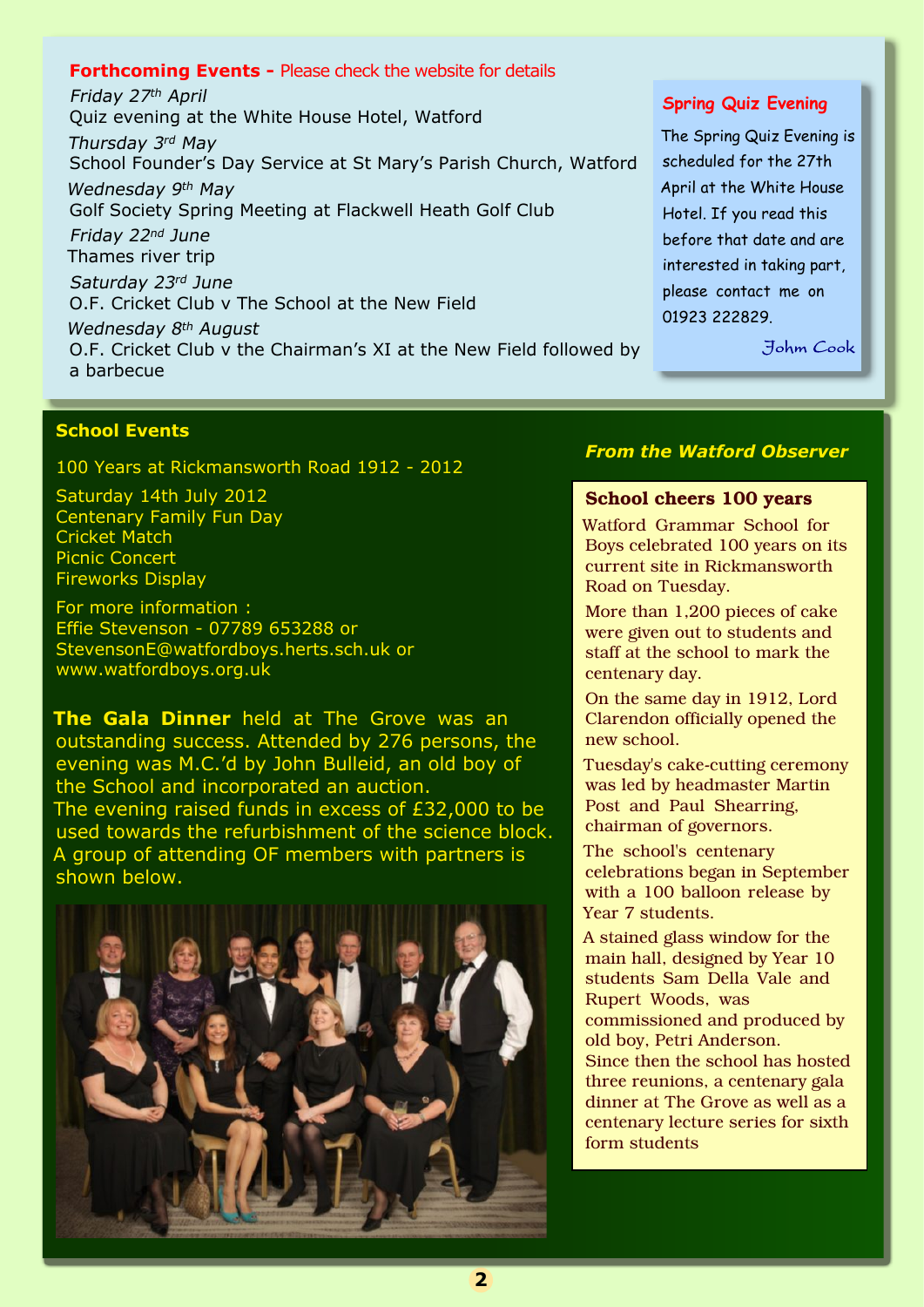## **A 42 Degree Shift** by Guy Mapley (75-82)

Its 6.30am on a very crisp February morning and my car temperature gauge reads -14 degrees, possibly the coldest it's ever read.

I'm on my way to Covent Garden, to the Royal Opera House to set up a quick script rehearsal for Stephen Fry. He's presenting the BAFTA Film awards after a break of 4 years. Everyone's very happy he's back. My team are installing a 65" plasma screen at the rear of the auditorium to relay his script in 4 inch high letters. Autocue's a necessity for all awards shows; particularly the BAFTA's, for the compere, the citation readers and the "life time achievers" award (Martin Scorsese has won it this year).

I've been in the live events industry since school and currently work as a freelance production consultant. It's an industry that is not particularly well known, a whole host of services including lighting, sound, rigging, stage design, video projection and graphics that are brought together to put on the technical side of a sales conference, product launch, music gig or television show. It was at the Grammar School back in around 1979 that I discovered an interest in this field. I can only put this down to my classrooms proximity to the James Theatre and a few enthusiastic teachers who encouraged me to

get involved "behind the scenes". I fondly remember two productions the school put on. An adaptation of Tom Brown's School days and a musical version of Sweeney Todd – I was responsible for all the imitation blood. Having been back to the James Theatre a couple of times in the past 30 years I can't believe how small the back stage area was and how we managed any type of quick efficient scene changes.

My Platt House form teacher Ned Blane, I seem to remember, was a stout chap, an

actor by profession (presumably he taught "between jobs"). He was a larger than life character, I remember seeing him play Friar Tuck in Robin Hood on the TV back in the '80's. He got me involved in the stage management side of the school's productions. I loved the whole thing; the excitement of being back stage on an opening night was enough to tell me I should consider this as a career.

Clive Wouters was another of my form teachers and another trained actor, he helped me secure a position in the National Youth Theatre in the summer of 1985



Guy with his BAFTA for "Acting like a cricketer".

following my A levels. I was awarded a Dick James scholarship of £ 200 from the school and spent a wonderful 4 months in London learning the basics of stage management.

I can honestly say that without the early encouragement of Messrs Blane and Wouters (and to a lesser part the famous Jim McCabe!) I probably wouldn't have discovered my love for the theatre and live production.

It's now the second week in March and the temperature has shifted. I'm in Cancun, Mexico and it's 34 degrees. I'm working

for my wife Liz's autocue company this time scrolling the lyrics for Michael Buble and Robbie Williams on big autocue screens. Yes, even the biggest of stars forget their words! It's Sir Phillip Green's 60th and his daughter Cloe's 21st birthday bash. A multi million dollar party over four days with guest artists including Stevie Wonder, Santana, Celo Green, The Beach Boys and Enrique Iglesias.

A long way from the James Theatre!

Guy Mapley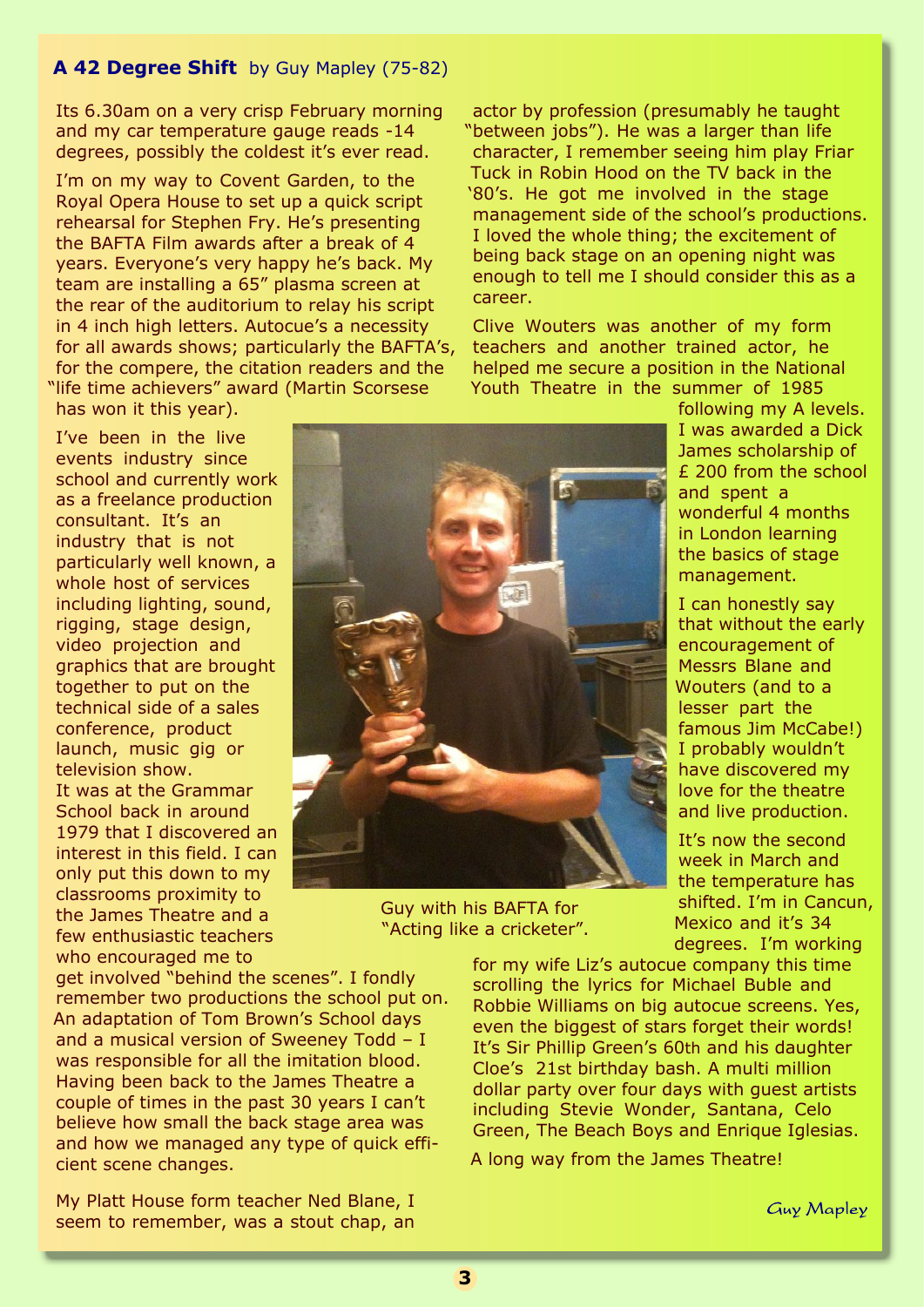## **The British Antarctic Monument Trust**

# **Fullerians and the Antarctic**

There has been much publicity this year about the death of Captain Scott and his companions on their return from the South Pole. What is probably not so well known is that since then, 29 British Scientists have lost their lives in pursuit of science to benefit all. One of these was an Old Fullerian.



Excuse, can you please direct me to the South Pole?

# **Jeremy Bailey (52-60)**

After obtaining his BSc. in Physics at Bristol University, Jeremy joined The Scott Polar Research Institute in Cambridge. He was part of a small team developing a system using radar waves to measure the depth of ice. In the summer of 1964 he successfully tested the equipment in Greenland and later that year, in association with British Antarctic Survey, he took the equipment to Halley Bay. The equipment was fitted into a Muskeg tractor and continuous traces of ice depth were recorded.

After several successful short runs near the base, a team of ten travelled towards the Tottan Mountains in Dronning Maud Land. The team split up to make several scientific observations. Jeremy's team of four men, a tractor and a dog team were one day into their programme when the tractor with Jeremy and two of his companions fell into an unseen crevasse and all three were killed. It is interesting to note that in 2009, ice depth radar, first pioneered by Jeremy Bailey, was used to reveal secrets of a the Gambutsev Mountains**,** a range as big as the Alps hidden beneath the Antarctic ice for 14 million years

## **Brian Dorsett-Bailey (51-58)** Chairman of OFA 2001

In 2006 Brian (Jeremy's brother) was invited to attend a reunion to mark the 50th anniversary of the founding of the first base at Halley Bay in 1956. For the first time, he met several of his brother's colleagues from 1965. One of them, Rod Rhys Jones, invited him to become a trustee of "The British Antarctic Monument Trust." The trust has charitable status and has been set up commemorate the lives of 29 young scientists who have lost their lives in the pursuit of knowledge in the Antarctic. All have been employed by British Antarctic Survey or its predecessor, The Falkland Islands Dependency Survey. The Trust has installed a memorial plaque in St Paul's Cathedral and has erected the first part of a two part sculpture at The Scott Polar Research Institute in Cambridge and is now working to install its counterpart in The Falklands. This has been designed by Oliver

## **Two new vice-presidents**

In recognition of their outstanding services to the Association, Russell Deane and Paul Shearring were elected as vice-presidents of the association at the A.G.M. in February

#### **New Members for 2011.** We welcomed the following new members:

- D Barrell (97-04)
- P F Chambers (93-00)
- R Clarke (68-74)
- T Constable (79-86)
- M C Cox (72-78) S C A Craze
- 
- S Easterbrook (82-89) S P Etkind (96-03)
- G Fox (96-03)
- R Godfrey (78-84)
- D S Grahame (98-05)
- A Hassan (87-94) M R Hobbs (78-85) M W G Jones (04-11) O J Lewsey (88-95) J D Margrett (55-62) M R Moghul (02-04) J Newitt (89-94) S B Purohit (84-91) J Sachs (76-83) J Waterman (80-85)

In view of his outstanding services to the Football Club over many years, Chris Coleman was made an Honorary member of the Old Fullerians' Association.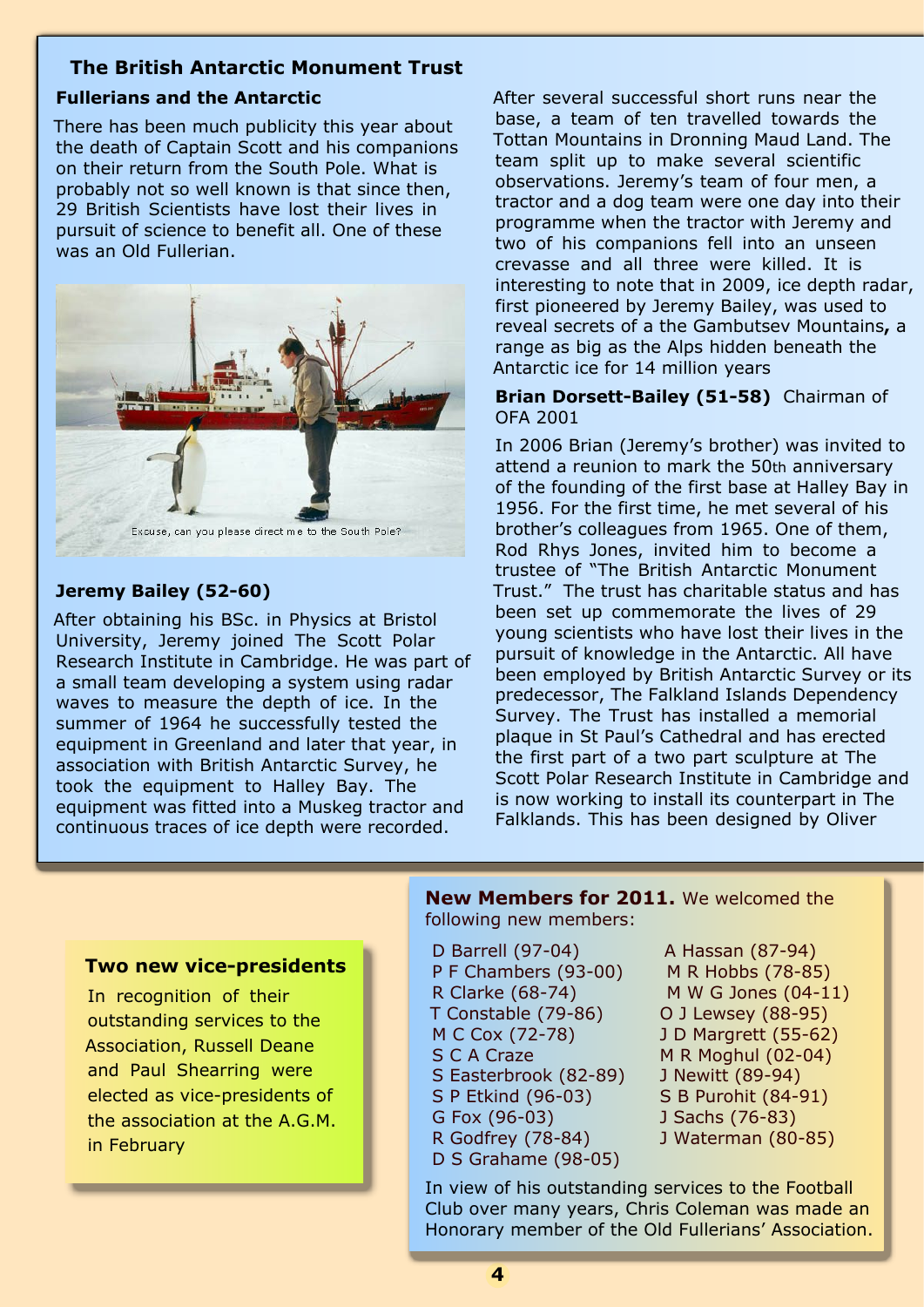

The Memorial to those who have died from Halley Bay with the new Halley VI in the background.

Barratt, who designed the Everest Memorial.It also intends to ensure that those who died have a geographical feature named after them.

For more detail on the Trust's activities please visit the website www.antarctic–monument.org

### **Halley VI**

Halley is located on the Brunt Ice Shelf on ice 150m thick which has been forced off the continent onto the sea due to glacial movement. Snow accumulates without thawing, increasing snow levels 1.5m every year and the whole ice shelf and everything on it moves towards the Weddell Sea at 400m per year. Temperatures never get above freezing and dip to minus 56ºC in the winter, and 100mph winds are common. The station is manned all year round and the residents at Halley must face the winter without seeing the sun - complete darkness 24 hours a day.

The first research base was constructed in 1956 (which was no more than timber huts) was quickly inundated with snow and ice. There

followed a further three stations, but none withstood the snow and moving ice shelf. The current base, Halley V, is on the wrong side of a crack that is developing in the ice shelf that means there is an increasing danger than an ice berg the size of Devon and Cornwall will float off with Halley V on it. It was from Halley in 1985 that the world was alerted to the man made influence on the ozone layer that protects the earth.

#### **Michael Wright (69-77)**

Michael attended the launch of the competition to design a new base at Halley to replace the stricken Halley V and has been leading the design of the new research station ever since. The design is complete and the new base is currently under construction.

The skid based jackable modules will be linked together to create a dramatic new station, which will propel Antarctic design into the 21st Century. A hundred years after Scott and Shackleton built their timber huts on this frozen continent, the design for Halley VI will provide the first ever relocatable modular research station, introducing the very best accommodation for both living and working. The station will be packed with stimulating areas for recreation and relaxation, and allow total flexibility for growth and change. It will be the envy of Antarctica; a beacon for sustainable living and above all, it will provide an icon to draw attention to some of the most significant and influential science conducted on our planet today.

Michael Wright

## **New Members for 2012 so far.**

We welcome the following new members:

G Boxall (76-83) T A Churchill (55-59) J Cozens (60-67) A Dell (81-87) H Ebrahim (90-97) J Franklin (95-03) M R Harrison (98-05) H Junaideen (01-08) A Kendall (02-09) M G Macdonald (98-05) J Patel (01-08) C Perkin (62-69)

P G Richards (54-61) M A Robinson (51-56) G R Sillwood (05-12) P V Townsend (47-53) S P Walker (63-70) E D White (93-00)

**We regret to announce the following deaths:** M P Coreware (39-48) G G Howard (28-35) J P Parker (38-42)

R C Turney (39-46)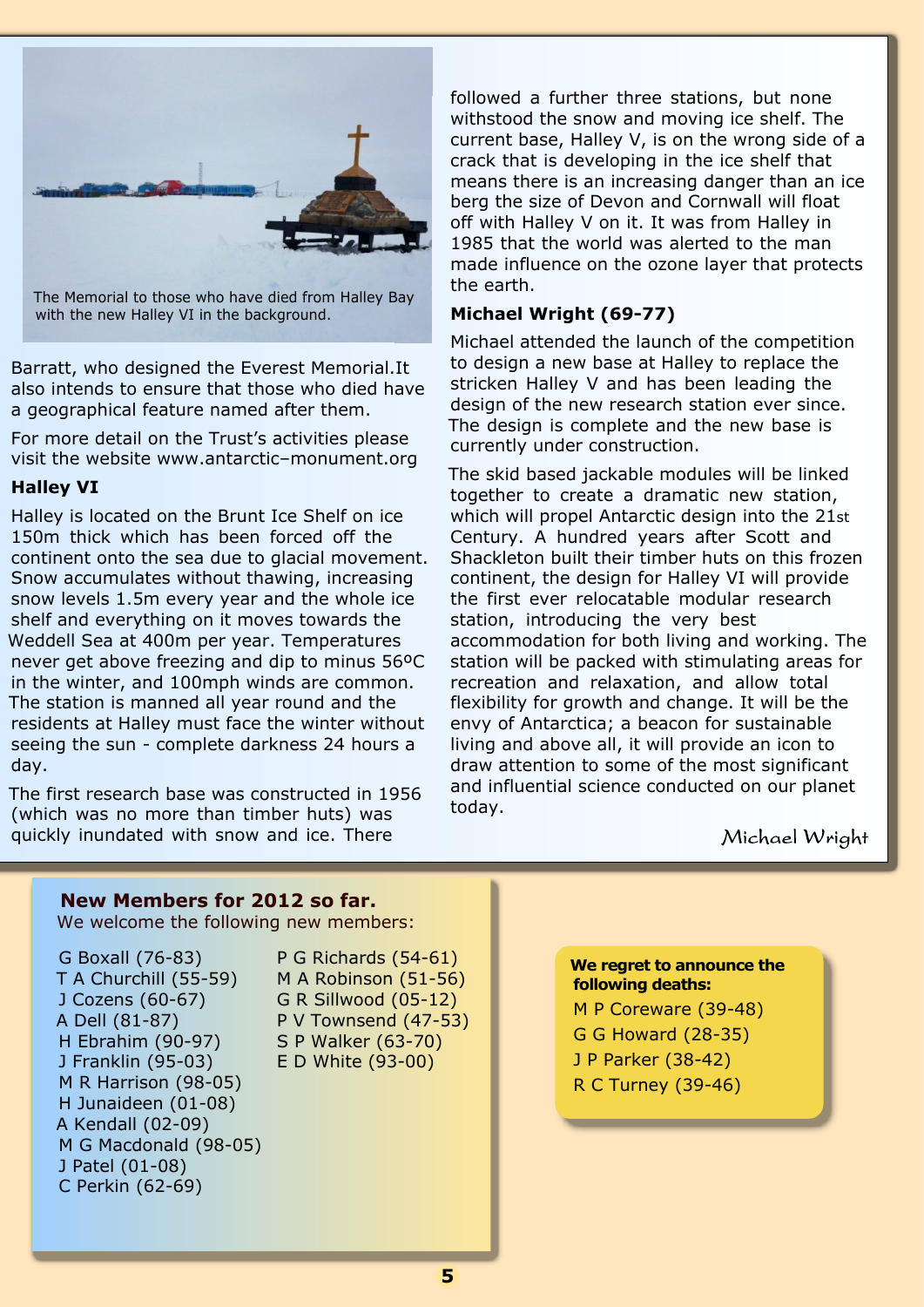## **Old Fullerians' Cricket Club**

At our recent A.G.M., David Lewy (photo right) was re-elected as club captain, this is his third consecutive stint.

At this same meeting, Ben Cole (very youthful photo below) was appointed Vice-Captain, and in recognition of his services, both on and off the field for 20 years, he was made a Vice-President of the club – well deserved.



Details of our home fixtures are listed in the Association calendar and you will be assured of a warm welcome should you visit the New Field at any of our fixtures.

A date worth putting in your diary is Wednesday 8th August when we entertain the Chairman's XI and both teams and visitors enjoy an after match barbecue



Chairman O.F.C.C.

Club website: http://.oldfullerians.play-cricket.com

# THE OFA WEBSITE

The website has been up now for three years and we are continuing with the new facilities. The market place now has six entries but we could do with more. We have just one entry offering advice and one career opportunity. We would welcome more and will make efforts to drive these forward. The series of forums where those at university may relate their experiences to assist those that follow them to make the right decisions is still in abeyance but should progress in the coming year. Please watch the web where in due course more details will be available. In the meantime, if you have any ideas, please let us know either by email or by using the existing comments page. If you have any items which you would like to have included, please send me the material, text and photos.

One very pleasing aspect of the website is that all of our recent new members (18 since the beginning of the year) have joined and paid their first year's subscription via the site. These are mainly not new leavers; one actually left 59 years ago.

Peter Holden

#### **Do you not have an Association Tie or Cufflinks?**

For ties, contact Guy Mapley (Tel 01442 843961) Striped with crest (polyester).........£8.50 Striped with crest (silk)................£16.50 Black with crest (polyester)............£9.00 Price includes postage



Some members have enquired about Association scarves, comments would be welcome.



For cufflinks contact John Cook (Tel 01923 222829) or order via our website shop. Price is £15 including postage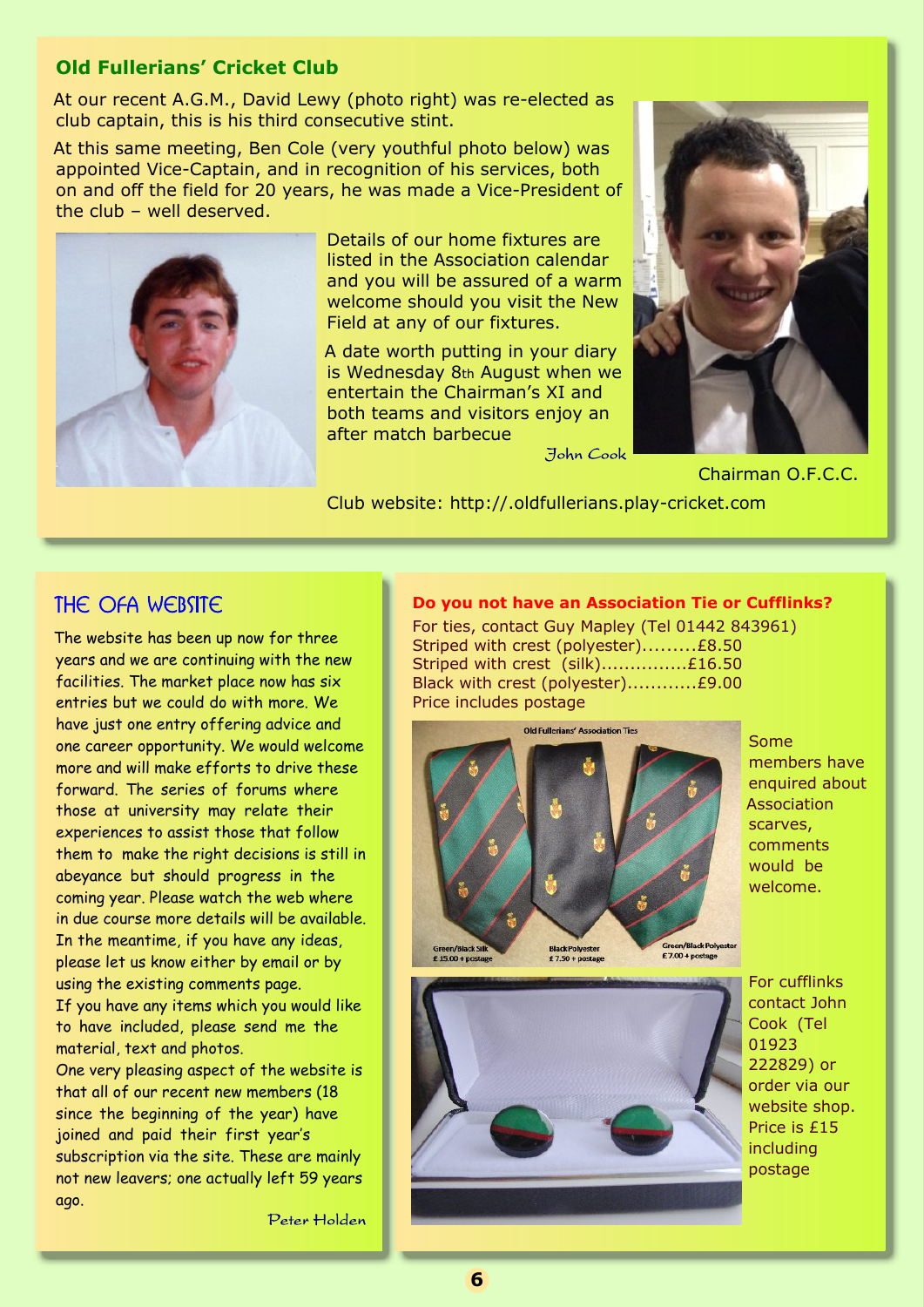## **The Annual Dinner**

On Saturday 14th January, as is customary, the dinner was held in the school hall with an attendance in excess of 200.

Our guest speaker was Steve Easterbrook, an old boy of the school who took us down memory lane and entertained us with anecdotes about his business career during which time he had dealings with government ministers, and his appearances on BBC Question Time.





One of the most pleasing aspects of the dinner was the increase in the number of younger members in attendance.

We are assured that many of them look forward to the 2013 dinner.

A note for your diary, January 12<sup>th</sup>.

John Cook

#### **Your New Chairman**



Bobby Shome left Watford Boys Grammar School in 1995 and went on to study Engineering at Imperial College London followed by an MSc in Transport & Logistics from Imperial College

On completing his studies he joined the Post Office graduate management scheme and held various management roles within the Post Office and Royal Mail between 1996 and 2001,

Bobby then spent nine years at DHL in

various global IT roles and working on projects in the US, Europe and Asia Pacific and was Consulting Director for Global Service Parts Logistics.

Currently Bobby works for a large US software company as an Account Director.

Bobby's involvement with the OFA started in 1991 prior to leaving the School when he started playing for the Old Fullerians' Cricket Club. Twenty years on, he still continues to play and would welcome new members.

Bobby has two younger brothers who also attended Watford Grammar School. He lives with his wife Meghna and two young sons in Watford.